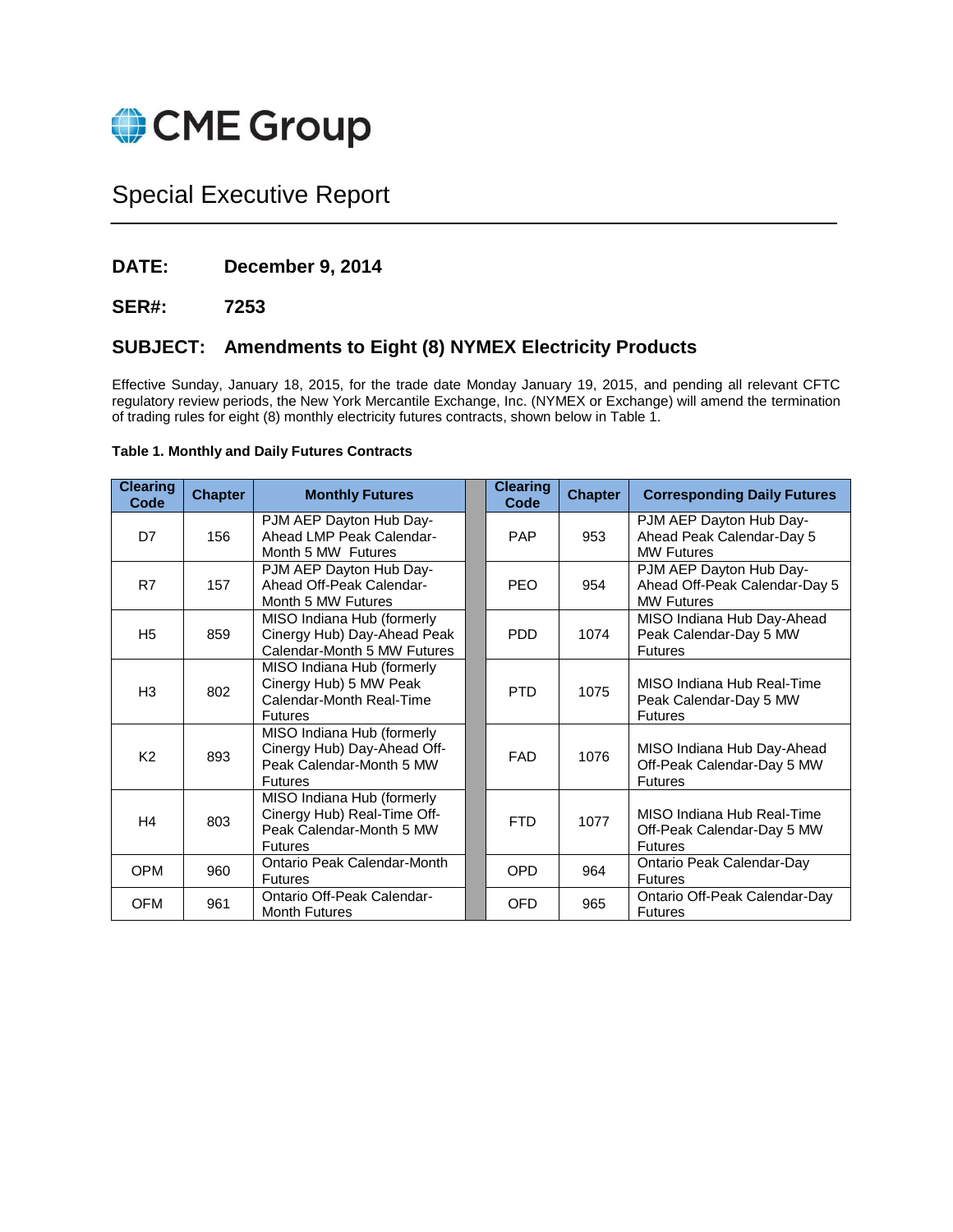Currently, the termination of trading in each of the eight (8) monthly electricity futures contracts is shown in Table 2.

|  | <b>Table 2. Termination of Trading Rules</b> |  |  |
|--|----------------------------------------------|--|--|
|--|----------------------------------------------|--|--|

| <b>Clearing</b><br>Code | <b>Monthly Futures</b>                                                                                  | <b>Current Termination of Trading Rule</b>                                                                                                                                                                 |  |  |
|-------------------------|---------------------------------------------------------------------------------------------------------|------------------------------------------------------------------------------------------------------------------------------------------------------------------------------------------------------------|--|--|
| D7                      | PJM AEP Dayton Hub Day-Ahead<br>LMP Peak Calendar-Month 5 MW<br><b>Futures</b>                          |                                                                                                                                                                                                            |  |  |
| R7                      | PJM AEP Dayton Hub Day-Ahead<br>Off-Peak Calendar-Month 5 MW<br><b>Futures</b>                          | Trading on CME Globex shall cease on the last business day of the                                                                                                                                          |  |  |
| H <sub>5</sub>          | MISO Indiana Hub (formerly<br>Cinergy Hub) Day-Ahead Peak<br>Calendar-Month 5 MW Futures                | month prior to the contract month. Trading on the trading floor<br>venue, as well as submission of all block transactions, shall cease<br>on the last business day of the contract month.                  |  |  |
| K <sub>2</sub>          | MISO Indiana Hub (formerly<br>Cinergy Hub) Day-Ahead Off-<br>Peak Calendar-Month 5 MW<br><b>Futures</b> |                                                                                                                                                                                                            |  |  |
| H <sub>3</sub>          | MISO Indiana Hub (formerly<br>Cinergy Hub) 5 MW Peak<br>Calendar-Month Real-Time<br><b>Futures</b>      | Trading on CME Globex shall cease at 23:59 EPT on the last<br>calendar day of the month preceding the contract month, and if                                                                               |  |  |
| H4                      | MISO Indiana Hub (formerly<br>Cinergy Hub) Real-Time Off-Peak<br>Calendar-Month 5 MW Futures            | CME Globex is not available at that time, trading on CME Globex<br>shall cease at the normal termination time on the nearest business<br>day on or before the last calendar day of the month preceding the |  |  |
| <b>OPM</b>              | Ontario Peak Calendar-Month<br><b>Futures</b>                                                           | contract month. Trading on the trading floor venue, as well as<br>submission of all block transactions, shall cease on the last<br>business day of the contract month.                                     |  |  |
| <b>OFM</b>              | Ontario Off-Peak Calendar-Month<br><b>Futures</b>                                                       |                                                                                                                                                                                                            |  |  |

Trading in each of the eight (8) monthly futures contracts will terminate prior to the start of the contract month. The day-ahead monthly contracts will expire at the close of business two business days prior to the start of the contract month; the real-time monthly contracts will expire at the close of business one business day prior to the start of the contract month. Existing positions at the termination of trading will be converted into strips of corresponding daily futures contracts within the originally specified calendar month. The associated daily futures contract for each affected monthly futures contract is shown above in Table 1. By terminating trading in the day-ahead monthly contracts two business days before the contract month and by terminating trading in the real-time monthly contracts one business day before the contract month, it is possible to trade all of the associated daily contracts that are obtained after the conversion.

In order to illustrate the conversion process, peak and off-peak contracts will be explained. The size of the affected peak-hour monthly and daily futures contracts is 80 MWh. Peak monthly contracts are traded in multiples of the number of peak days in the contract month. So, if one is trading the PJM AEP Dayton Hub Day-Ahead LMP Peak Calendar-Month 5 MW Futures (D7) contract in a 19 peak-day month (e.g., November 2014), a trader would hold 19 PJM AEP Dayton Hub Day-Ahead LMP Peak Calendar-Month 5 MW Futures (D7) contracts for that month. After the conversion, the trader would hold one PJM AEP Dayton Hub Day-Ahead Peak Calendar-Day 5 MW Futures (PAP) contract for each peak day in the originally specified calendar month (i.e., November 2014), totaling 19 PJM AEP Dayton Hub Day-Ahead Peak Calendar-Day 5 MW Futures (PAP) contracts.

The size of the affected off-peak monthly and daily contracts is 5 MWh. Off-peak monthly contracts are traded in multiples of the number of off-peak hours in the contract month; off-peak daily contracts are traded in multiples of the number of off-peak hours in the contract day. So, if one is trading a MISO Indiana Hub (formerly Cinergy Hub) Day-Ahead Off-Peak Calendar-Month 5 MW Futures (K2) contract in a 400 off-peak hour month, a trader would hold 400 MISO Indiana Hub (formerly Cinergy Hub) Day-Ahead Off-Peak Calendar-Month 5 MW Futures (K2) contracts for that month. After the conversion, a trader would hold 8 MISO Indiana Hub Day-Ahead Off-Peak Calendar-Day 5 MW Futures (FAD) contracts during a given weekday in the originally specified calendar month and 24 MISO Indiana Hub Day-Ahead Off-Peak Calendar-Day 5 MW Futures (FAD) contracts on a weekend day or holiday in the calendar month. The total number of MISO Indiana Hub Day-Ahead Off-Peak Calendar-Day 5 MW Futures (FAD) contracts would equal the total number of off-peak hours (i.e., 400 hours) in the specified calendar month.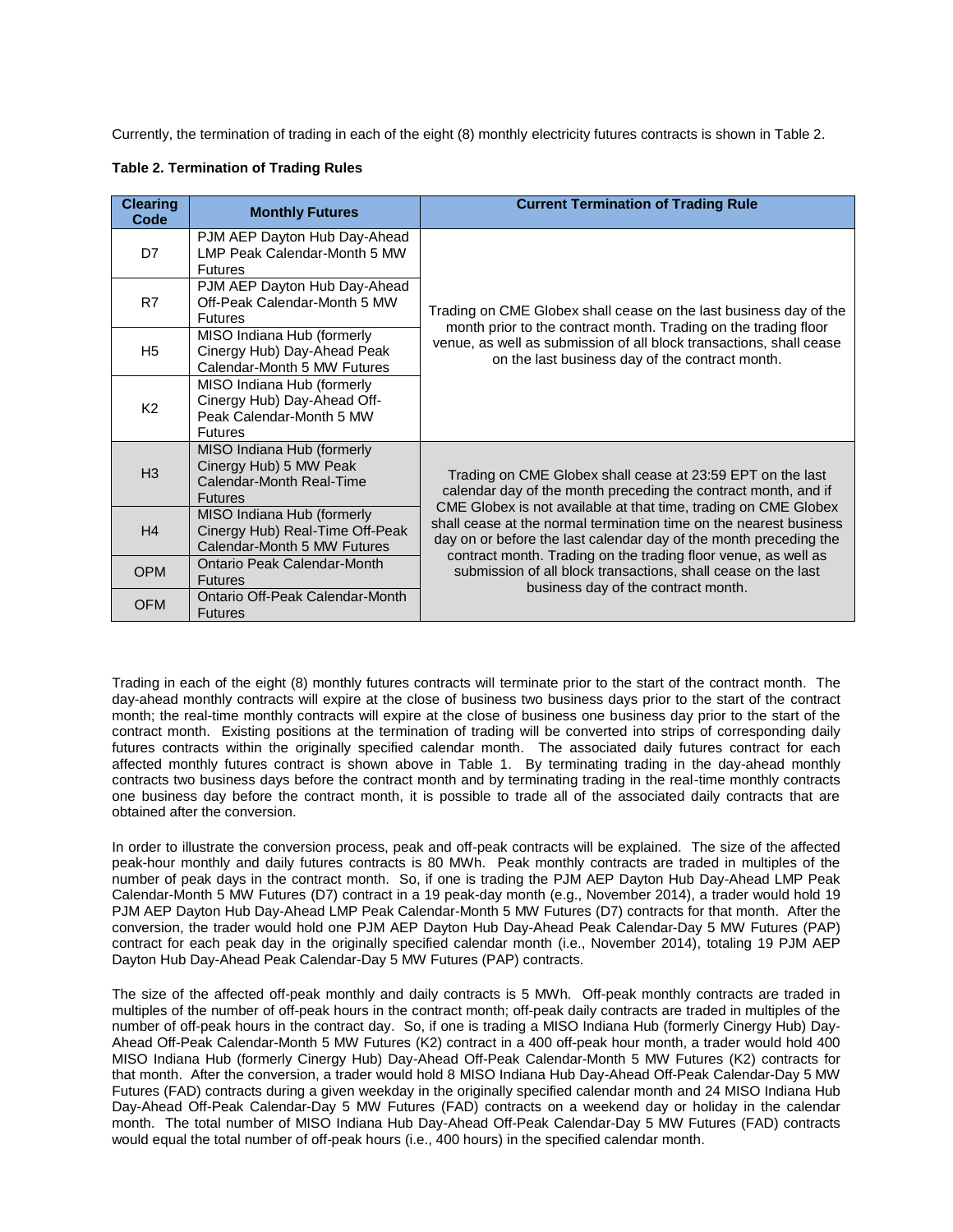In terms of final settlement, the monthly contracts currently are cash settled based on the arithmetic average of the applicable hourly electricity prices (i.e., day-ahead peak, day-ahead off-peak, real-time peak, or real-time off-peak locational marginal prices) during the contract month for the specified location, which are reported by the regional transmission operator/independent system operator. Once the rule amendments are implemented, the monthly contracts will not have a final settlement price. At expiration of a given monthly contract, the daily settlement price on the last trading day will be cascaded to all of the related daily contracts within the originally specified calendar month. After the conversion occurs, each daily contract will be individually settled on a daily basis. The final settlement price of each daily contract will continue to be the arithmetic average of the applicable hourly electricity prices (i.e., dayahead peak, day-ahead off-peak, real-time peak, or real-time off-peak locational marginal prices) during the contract day for the specified location, which are reported by the regional transmission operator/independent system operator. The original final settlement price for the monthly contracts will be identical to the price received if a strip of daily contracts is held for the entire calendar month.

The amendments to the rulebook chapters for each monthly contract are provided below.

# **Chapter 156 PJM AEP Dayton Hub Day-Ahead LMP Peak Calendar-Month 5 MW Futures**

### **156.01. SCOPE**

The provisions of these rules shall apply to all contracts bought or sold on the Exchange for cash settlement based on the Floating Price. This chapter is limited in application to trading of PJM AEP Dayton Hub Day-Ahead LMP Peak Calendar-Month 5 MW Futures (D7).

### **156.02. FLOATING PRICE**

The Floating Price for each contract month will be equal to the arithmetic average of the PJM AEP Dayton Hub Day-Ahead LMP for peak hours provided by PJM Interconnection, LLC (PJM) for the contract month. For settlement of this contract, the prices provided by PJM will be considered final on the payment date stated in Rule 156.10 and will not be subject to any further adjustment

### **156.03. PEAK DAYS**

"Peak day" shall mean a Monday through Friday, excluding North American Electric Reliability Council holidays.

# **156.04. PEAK HOURS**

From Hour Ending (HE) 0800 Eastern Prevailing Time (EPT) through HE 2300 EPT.

# **156.05. CONTRACT QUANTITY AND VALUE**

The contract quantity shall be 80 Megawatt-megawatt Hours hours (MWHMWh) and is based on 5 megawatts for peak daily hours. Transaction sizes for trading in any delivery month shall be restricted to whole number multiples of the number of peak days in the month. Each futures contract shall be valued at the contract quantity multiplied by the settlement price.

# **156.06. CONTRACT MONTHS**

Trading shall be conducted in contracts in such months as shall be determined by the Exchange.

# **156.07. PRICES AND FLUCTUATIONS**

Prices shall be quoted in U.S. dollars and cents per **MWHMWh**. The minimum price fluctuation shall be \$0.05 per **MWHMWh**. There shall be no maximum price fluctuation.

### **156.08. TERMINATION OF TRADING**

Trading on CME Globex shall cease on the last business day of the month prior to the contract month. Trading on the trading floor venue, as well as submission of all block transactions, shall cease on the last business day of the contract month.Trading shall cease on the second to last business day of the month before the contract month. At that time, a position in the PJM AEP Dayton Hub Day-Ahead LMP Peak Calendar-Month 5 MW Futures (D7) contract will be converted to a strip of PJM AEP Dayton Hub Day-Ahead Peak Calendar-Day 5 MW Futures (PAP) contracts in the originally specified contract month. For example, in a 22 peak-day month, a position of 22 PJM AEP Dayton Hub Day-Ahead LMP Peak Calendar-Month 5 MW Futures (D7) contracts will be converted at the termination of trading to a position of one PJM AEP Dayton Hub Day-Ahead Peak Calendar-Day 5 MW Futures (PAP) contract per peak day in the originally specified calendar month.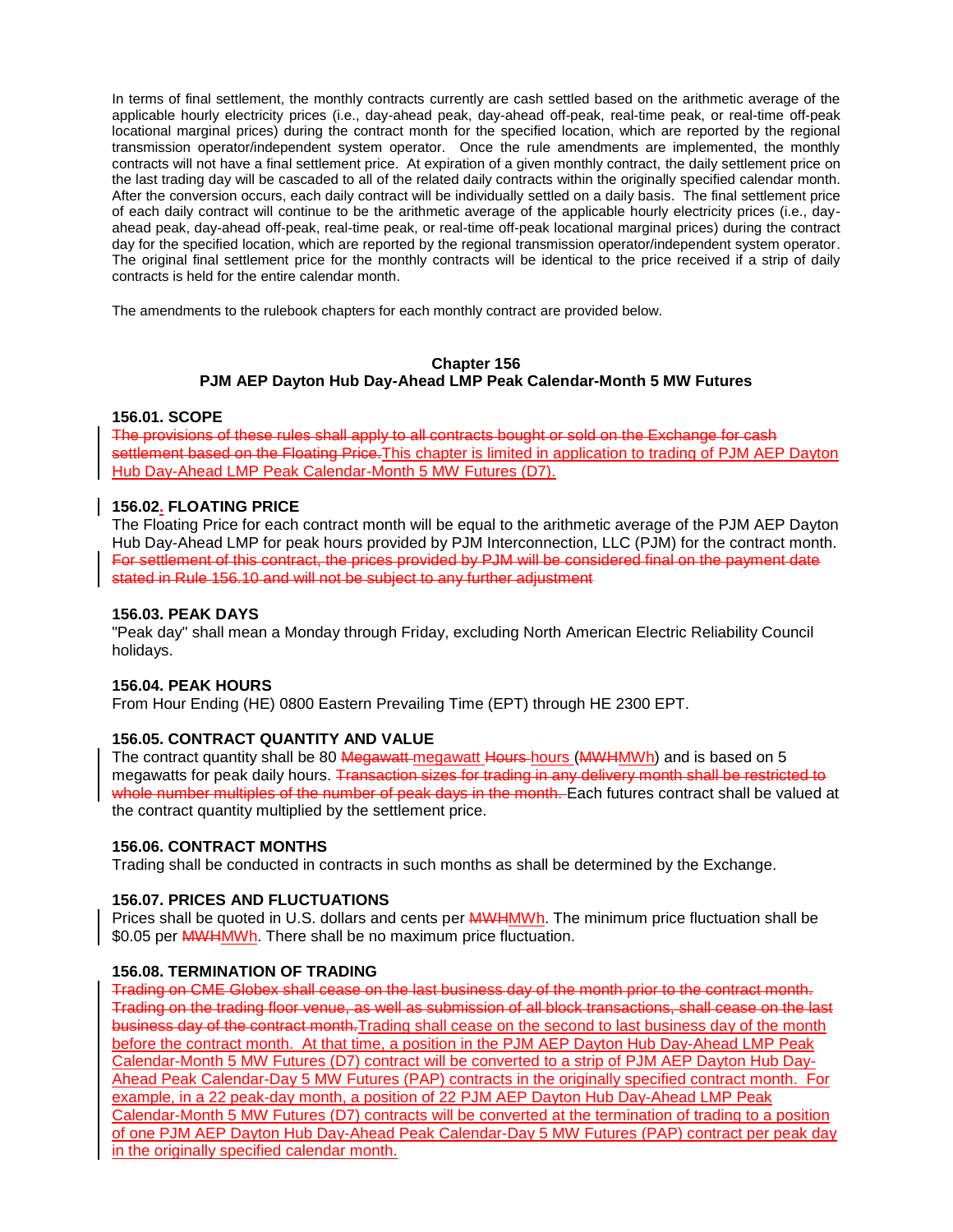### **156.09. FINAL SETTLEMENT**

Delivery under the contract shall be by cash settlement. Final settlement, following termination of trading for a contract month, will be based on the Floating Price. The final settlement price will be the Floating Price calculated for each contract month.

#### . **156.10. PAYMENT DATE**

Five (5) business days following each contract month.

# **Chapter 157 PJM AEP Dayton Hub Day-Ahead Off Peak Calendar-Month 5 MW Futures**

### **157.01. SCOPE**

The provisions of these rules shall apply to all contracts bought or sold on the Exchange for cash settlement based on the Floating Price. This chapter is limited in application to trading of PJM AEP Dayton Hub Day-Ahead Off Peak Calendar-Month 5 MW Futures (R7).

### **157.02. FLOATING PRICE**

The Floating Price for each contract month will be equal to the arithmetic average of the PJM AEP Dayton Hub Day-Ahead LMP for peak hours provided by PJM Interconnection, LLC (PJM) for the contract month. For settlement of this contract, the prices provided by PJM will be considered final on the payment date stated in Rule 156.10 and will not be subject to any further adjustment

### **157.03. OFF PEAK DAYS**

Off-Peak shall mean Monday through Friday Hour Ending (HE) 0100-0700 and 2400 Eastern Prevailing Time (EPT) Saturday-Sunday HE 0100-2400 EPT including North American Electric Reliability Council Holidays.

# **157.04. CONTRACT QUANTITY AND VALUE**

The contract quantity shall be 80-5 Megawatt-megawatt Hours-hours (MWHMWh) and is based on 5 megawatts for peak daily hours. Transaction sizes for trading in any delivery month shall be restricted to whole number multiples of the number of peak days in the month. Each futures contract shall be valued at the contract quantity multiplied by the settlement price.

# **157.05. CONTRACT MONTHS**

Trading shall be conducted in contracts in such months as shall be determined by the Exchange.

# **157.06. PRICES AND FLUCTUATIONS**

Prices shall be quoted in U.S. dollars and cents per **MWHMWh**. The minimum price fluctuation shall be \$0.05 per MWHMWh. There shall be no maximum price fluctuation.

### **157.07. TERMINATION OF TRADING**

Trading on CME Globex shall cease on the last business day of the month prior to the contract month. Trading on the trading floor venue, as well as submission of all block transactions, shall cease on the last business day of the contract month.Trading shall cease on the second to last business day of the month before the contract month. At that time, a position in the PJM AEP Dayton Hub Day-Ahead Off Peak Calendar-Month 5 MW Futures (R7) contract will be converted to a strip of PJM AEP Dayton Hub Day-Ahead Off-Peak Calendar-Day 5 MW Futures (PEO) contracts in the originally specified calendar month. For example, in a 28-day month with 352 off-peak hours and no transition in or out of Daylight Savings Time, a position of 352 PJM AEP Dayton Hub Day-Ahead Off Peak Calendar-Month 5 MW Futures (R7) contracts will be converted at the termination of trading to a position of eight (8) PJM AEP Dayton Hub Day-Ahead Off-Peak Calendar-Day 5 MW Futures (PEO) contracts per weekday in the contract month and twenty-four (24) PJM AEP Dayton Hub Day-Ahead Off-Peak Calendar-Day 5 MW Futures (PEO) contracts per weekend day (or holiday) in the originally specified calendar month.

### **157.08. FINAL SETTLEMENT**

Delivery under the contract shall be by cash settlement. Final settlement, following termination of trading for a contract month, will be based on the Floating Price. The final settlement price will be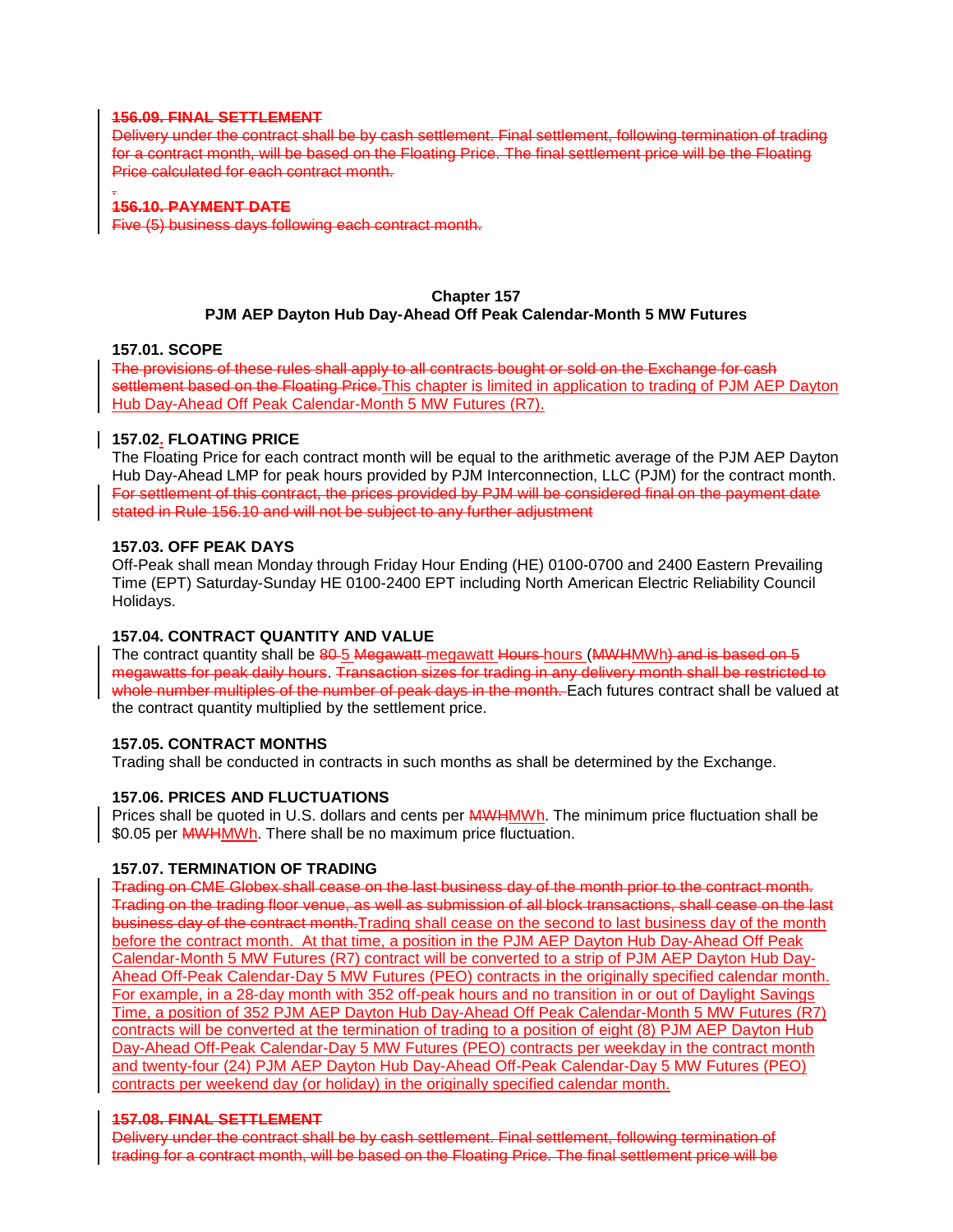the Floating Price calculated for each contract month.

#### . **157.09. PAYMENT DATE**

Five (5) business days following each contract month.

# **Chapter 859**

### **MISO Indiana Hub (formerly Cinergy Hub) Day-Ahead Peak Calendar-Month 5 MW Futures**

### **859.01 SCOPE**

The provisions of these rules shall apply to all contracts bought or sold on the Exchange for cash settlement based on the Floating Price. This chapter is limited in application to trading of MISO Indiana Hub (formerly Cinergy Hub) Day-Ahead Peak Calendar-Month 5 MW Futures (H5).

# **859.02 FLOATING PRICE**

The Floating Price for each contract month will be equal to the arithmetic average of the Midwest Independent Transmission System OperatorMISO Indiana Hub Day-Ahead LMP for peak hours provided by Midwest-Midcontinent Independent Transmission-System Operator, Inc. (MISO), for the contract month. For settlement of this contract, the prices provided by MISO will be considered final on the payment date stated in Rule 859.10 and will not be subject to any further adjustment.

### **859.03 PEAK DAYS**

"Peak day" shall mean a Monday through Friday, excluding North American Electric Reliability Corporation holidays.

### **859.04 PEAK HOURS**

From Hour Ending (HE) 0800 Eastern Prevailing Time (EPT) through HE 2300 EPT.

# **859.05 CONTRACT QUANTITY AND VALUE**

The contract quantity shall be 80 Megawatt-megawatt Hours hours (MWHMWh) and is based on 5 megawatts for peak daily hours.

Transaction sizes for trading in any delivery month shall be restricted to whole number multiples of the number of peak days in the month.

Each futures contract shall be valued at the contract quantity multiplied by the settlement price.

# **859.06 CONTRACT MONTHS**

Trading shall be conducted in contracts in such months as shall be determined by the Exchange.

# **859.07 PRICES AND FLUCTUATIONS**

Prices shall be quoted in U.S. dollars and cents per **MWHMWh**. The minimum price fluctuation shall be \$0.05 per **MWHMWh**. There shall be no maximum price fluctuation.

### **859.08 TERMINATION OF TRADING**

Trading on CME Globex shall cease on the last business day of the month prior to the contract month. Trading on the trading floor venue, as well as submission of all block transactions, shall cease on the last business day of the contract month.Trading shall cease on the second to last business day of the month before the contract month. At that time, a position in the MISO Indiana Hub (formerly Cinergy Hub) Day-Ahead Peak Calendar-Month 5 MW Futures (H5) contract will be converted to a strip of MISO Indiana Hub Day-Ahead Peak Calendar-Day 5 MW Futures (PDD) contracts in the originally specified calendar month. For example, in a 22 peak-day month, a position of 22 MISO Indiana Hub (formerly Cinergy Hub) Day-Ahead Peak Calendar-Month 5 MW Futures (H5) contracts will be converted at the termination of trading to a position of one MISO Indiana Hub Day-Ahead Peak Calendar-Day 5 MW Futures (PDD) contract per peak day in the originally specified calendar month.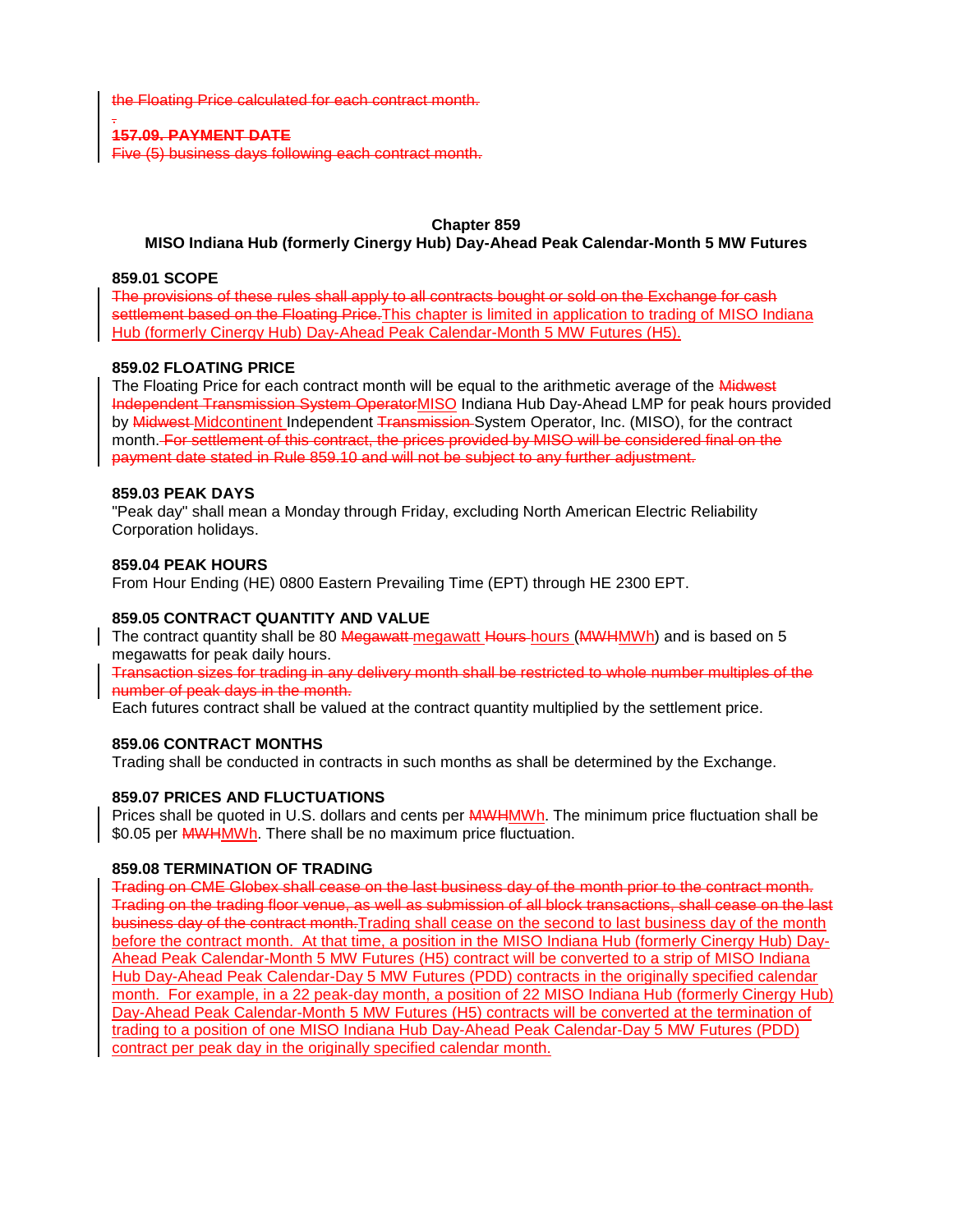# **Chapter 802**

# **MISO Indiana Hub (formerly Cinergy Hub) 5 MW Peak Calendar-Month Real-Time Futures**

### **802.01. SCOPE**

The provisions of these rules shall apply to all contracts bought or sold on the Exchange for cash settlement based on the Floating Price. This chapter is limited in application to trading of MISO Indiana Hub (formerly Cinergy Hub) 5 MW Peak Calendar-Month Real-Time Futures (H3).

# **802.02. FLOATING PRICE**

The Floating Price for each contract month will be equal to the arithmetic average of the Midwest Independent Transmission System OperatorMISO Indiana Hub Real-Time LMP for peak hours provided by Midwest-Midcontinent Independent Transmission-System Operator, Inc. (MISO), for the contract month. For settlement of this contract, the prices provided by MISO will be considered final on the payment date stated in Rule 802.10. and will not be subject to any further adjustment.

### **802.03. PEAK DAYS**

"Peak day" shall mean a Monday through Friday, excluding North American Electric Reliability Corporation holidays.

# **802.04. PEAK HOURS**

From Hour Ending (HE) 0800 Eastern Prevailing Time (EPT) through HE 2300 EPT.

### **802.05. CONTRACT QUANTITY AND VALUE**

The contract quantity shall be 80 Megawatt-megawatt Hours in MWHMWh) and is based on 5 megawatts for peak daily hours.

Transaction sizes for trading in any delivery month shall be restricted to whole number multiples of the number of peak days in the month.

Each futures contract shall be valued at the contract quantity multiplied by the settlement price.

# **802.06. CONTRACT MONTHS**

Trading shall be conducted in contracts in such months as shall be determined by the Exchange.

### **802.07. PRICES AND FLUCTUATIONS**

Prices shall be quoted in U.S. dollars and cents per **MWHMWh**. The minimum price fluctuation shall be \$0.05 per **MWHMWh**. There shall be no maximum price fluctuation.

# **802.08. TERMINATION OF TRADING**

Trading on CME Globex shall cease at 23:59 EPT on the last calendar day of the month preceding the contract month, and if that time is not within CME Globex regular trading hours, trading on CME Globex shall cease at the normal termination time on the nearest business day on or before the last calendar day of the month preceding the contract month. Trading on the trading floor venue, as well as submission of all block transactions, shall cease the last business day of the contract month. Trading shall cease on the last business day of the month before the contract month. At that time, a position in the MISO Indiana Hub (formerly Cinergy Hub) 5 MW Peak Calendar-Month Real-Time Futures (H3) contract will be converted to a strip of MISO Indiana Hub Real-Time Peak Calendar-Day 5 MW Futures (PTD) contracts in the originally specified calendar month. For example, in a 22 peak-day month, a position of 22 MISO Indiana Hub (formerly Cinergy Hub) 5 MW Peak Calendar-Month Real-Time Futures (H3) contracts will be converted at the termination of trading to a position of one MISO Indiana Hub Real-Time Peak Calendar-Day 5 MW Futures (PTD) contract per peak day in the originally specified calendar month.

### **802.09. FINAL SETTLEMENT**

The contract shall be by cash settlement. Final settlement, following termination of trading for a contract month, will be based on the Floating Price. The final settlement price will be the Floating Price calculated for each contract month.

### **802.10. PAYMENT DATE**

Five (5) business days following each contract month.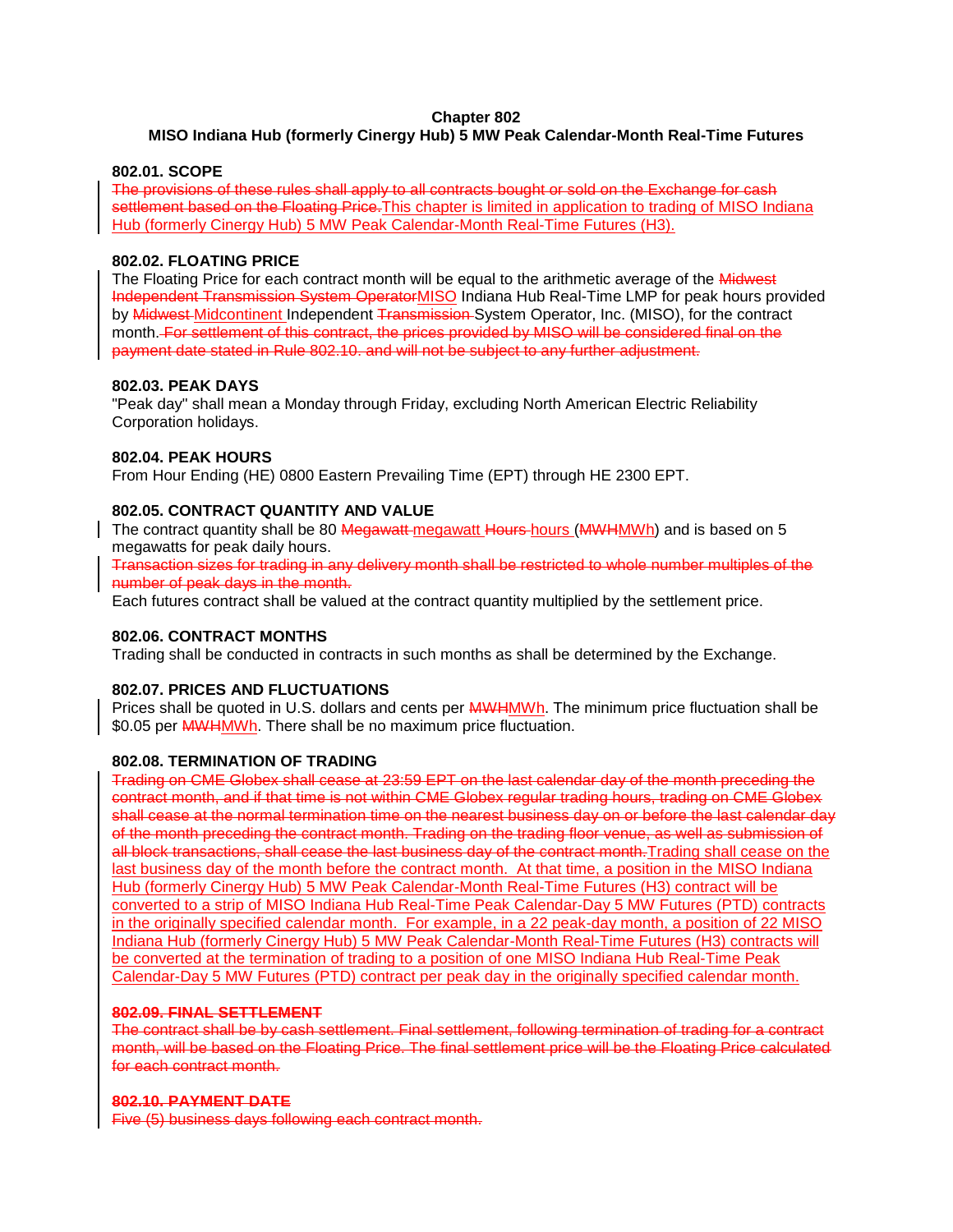### **Chapter 893**

# **MISO Indiana Hub (formerly Cinergy Hub) Day-Ahead Off-Peak Calendar-Month 5 MW Futures**

### **893.01 SCOPE**

The provisions of these rules shall apply to all contracts bought or sold on the Exchange for cash settlement based on the Floating Price. This chapter is limited in application to trading of MISO Indiana Hub (formerly Cinergy Hub) Day-Ahead Off-Peak Calendar-Month 5 MW Futures (K2).

### **893.02 FLOATING PRICE**

The Floating Price will be determined for each contract month. The Floating Price for each contract month will be equal to the arithmetic average of the Midwest Independent Transmission System OperatorMISO Indiana Hub Day-Ahead LMP provided by **Midwest Midcontinent Independent Transmission** System Operator, Inc. (MISO) for all off-peak hours in the contract month. For settlement of this contract, the prices provided by MISO will be considered final on the payment day stated in Rule 893.09 and will not be subject to any further adjustment.

# **893.03 OFF-PEAK DAYS AND HOURS**

Off-Peak Hours shall mean the hours ending 0100 through 0700 and 2400 Eastern Standard Time (EST), Monday through Friday (except when Daylight Savings Time is in effect, in which case Off-Peak Hours means the hours ending 0100 through 0600 and 2300 through 2400 EST) and the hours ending 0100 through 2400 EST, Saturday and Sunday, including North American Electric Reliability Corporation holidays.

# **893.04 CONTRACT QUANTITY AND VALUE**

The contract quantity shall be 5 Megawatts megawatt Hours hours (MWHMWh). Transaction sizes for trading in any delivery month shall be restricted to whole number multiples of the number of off-peak hours in the contract month. The contract quantity is not adjusted to reflect the transition in and out of Daylight Savings Time. Each futures contract shall be valued at the contract quantity multiplied by the settlement price.

# **893.05 CONTRACT MONTHS**

Trading shall be conducted in contracts in such months as shall be determined by the Exchange.

# **893.06 PRICES AND FLUCTUATIONS**

Prices shall be quoted in U.S. dollars and cents per **MWHMWh**. The minimum price fluctuation shall be \$0.05 per **MWHMWh**. There shall be no maximum price fluctuation.

# **893.07 TERMINATION OF TRADING**

Trading on CME Globex shall cease on the last business day of the month prior to the contract month. Trading on the trading floor venue, as well as submission of all block transactions, shall cease on the last business day of the contract month. Trading shall cease on the second to last business day of the month before the contract month. At that time, a position in the MISO Indiana Hub (formerly Cinergy Hub) Day-Ahead Off-Peak Calendar-Month 5 MW Futures (K2) contract will be converted to a strip of MISO Indiana Hub Day-Ahead Off-Peak Calendar-Day 5 MW Futures (FAD) contracts in the originally specified calendar month. For example, in a 28-day month with 352 off-peak hours, a position of 352 MISO Indiana Hub (formerly Cinergy Hub) Day-Ahead Off-Peak Calendar-Month 5 MW Futures (K2) contracts will be converted at the termination of trading to a position of eight (8) MISO Indiana Hub Day-Ahead Off-Peak Calendar-Day 5 MW Futures (FAD) contracts per weekday in the contract month and twenty-four (24) MISO Indiana Hub Day-Ahead Off-Peak Calendar-Day 5 MW Futures (FAD) contracts per weekend day (or holiday) in the originally specified calendar month.

# **893.08 FINAL SETTLEMENT**

Delivery under the contract shall be by cash settlement. Final settlement, following termination of trading for a contract month, will be based on the Floating Price. The final settlement price will be the Floating Price calculated for each contract month.

### **893.09 PAYMENT DATE**

Five (5) business days following each contract month.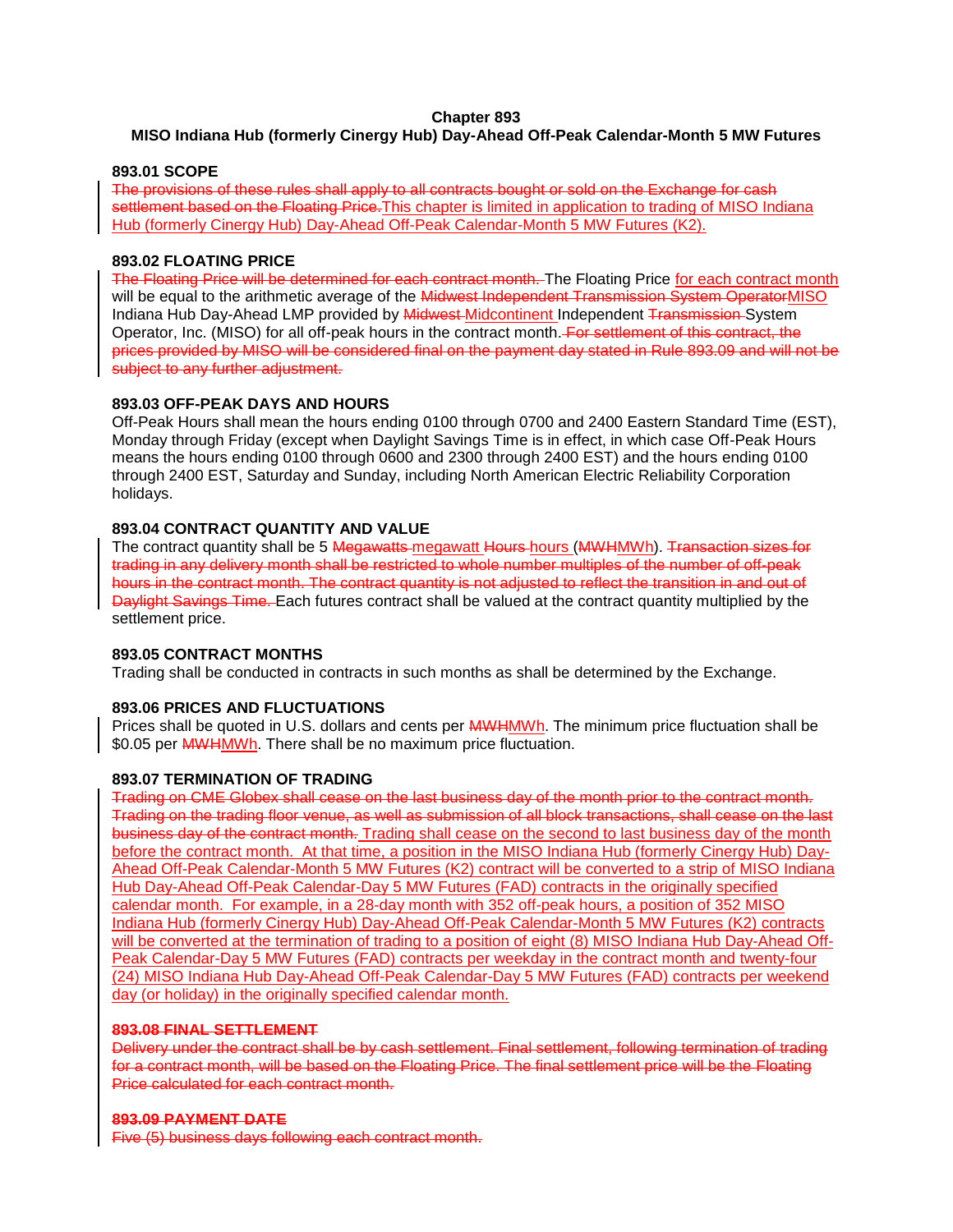# **Chapter 803**

# **MISO Indiana Hub (formerly Cinergy Hub) Real-Time Off-Peak Calendar-Month 5 MW Futures**

### **803.01 SCOPE**

The provisions of these rules shall apply to all contracts bought or sold on the Exchange for cash settlement based on the Floating Price. This chapter is limited in application to trading of MISO Indiana Hub (formerly Cinergy Hub) Real-Time Off-Peak Calendar-Month 5 MW Futures (H4).

# **803.02 FLOATING PRICE**

The Floating Price will be determined for each contract month. The Floating Price for each contract month will be equal to the arithmetic average of the Midwest Independent Transmission System OperatorMISO Indiana Hub Real-Time LMP provided by Midwest Independent Transmission System Operator, Inc. (MISO) for all off-peak hours in the contract month. For settlement of this contract, the prices provided by MISO will be considered final on the payment day stated in Rule 803.09 and will not be subject to any further adjustment.

# **803.03 OFF-PEAK DAYS AND HOURS**

Off-Peak Hours shall mean the hours ending 0100 through 0700 and 2400 Eastern Standard Time (EST), Monday through Friday (except when Daylight Savings Time is in effect, in which case Off-Peak Hours means the hours ending 0100 through 0600 and 2300 through 2400 EST) and the hours ending 0100 through 2400 EST, Saturday and Sunday, including North American Electric Reliability Corporation holidays.

### **803.04 CONTRACT QUANTITY AND VALUE**

The contract quantity shall be 5 Megawatts megawatt Hours hours (MWHMWh). Transaction sizes for trading in any delivery month shall be restricted to whole number multiples of the number of off-peak hours in the contract month.

The contract quantity is not adjusted to reflect the transition in and out of Daylight Savings Time. Each futures contract shall be valued at the contract quantity multiplied by the settlement price.

# **803.05 CONTRACT DAYSMONTHS**

Trading shall be conducted in contracts in such months as shall be determined by the Exchange.

### **803.06 PRICES AND FLUCTUATIONS**

Prices shall be quoted in U.S. dollars and cents per **MWHMWh**. The minimum price fluctuation shall be \$0.05 per **MWHMWh**. There shall be no maximum price fluctuation.

# **803.07 TERMINATION OF TRADING**

Trading on CME Globex shall cease at 23:59 EST on the last calendar day of the month preceding the contract month, and if that time is not within CME Globex regular trading hours, trading on CME Globex shall cease at the normal termination time on the nearest business day on or before the last calendar day of the month preceding the contract month. Trading on the trading floor venue, as well as submission of all block transactions, shall cease on the last business day of the contract month. Trading shall cease on the last business day of the month before the contract month. At that time, a position in the MISO Indiana Hub (formerly Cinergy Hub) Real-Time Off-Peak Calendar-Month 5 MW Futures (H4) contract will be converted to a strip of MISO Indiana Hub Real-Time Off-Peak Calendar-Day 5 MW Futures (FTD) contracts in the originally specified calendar month. For example, in a 28-day month with 352 off-peak hours, a position of 352 MISO Indiana Hub (formerly Cinergy Hub) Real-Time Off-Peak Calendar-Month 5 MW Futures (H4) contracts will be converted at the termination of trading to a position of eight (8) MISO Indiana Hub Real-Time Off-Peak Calendar-Day 5 MW Futures (FTD) contracts per weekday in the contract month and twenty-four (24) MISO Indiana Hub Real-Time Off-Peak Calendar-Day 5 MW Futures (FTD) contracts per weekend day (or holiday) in the originally specified calendar month.

### **803.08 FINAL SETTLEMENT**

Delivery under the contract shall be by cash settlement. Final settlement, following termination of trading for a contract month, will be based on the Floating Price. The final settlement price will be the Floating Price calculated for each contract month.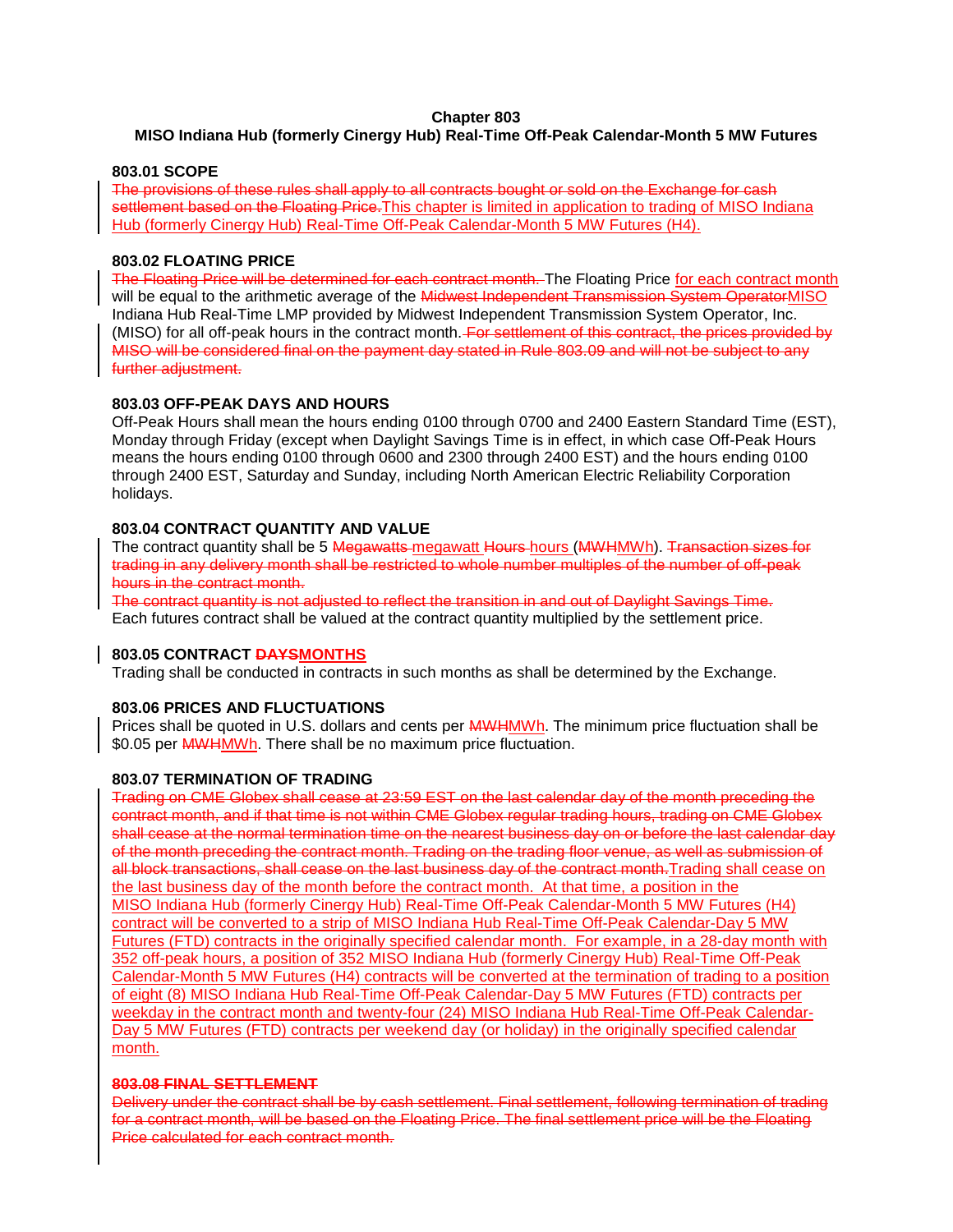**803.09 PAYMENT DATE**

Five (5) business days following each contract month.

### **Chapter 960 Ontario Peak Calendar-Month Futures**

### **960.01. SCOPE**

The provisions of these rules shall apply to all contracts bought or sold on the Exchange for cash settlement based on the Floating Price. This chapter is limited in application to trading of Ontario Peak Calendar-Month Futures (OPM).

### **960.02. FLOATING PRICE**

The Floating Price for each contract month will be equal to the arithmetic average of the hourly Ontario energy price as determined by the Ontario Independent Electricity System Operator (IESO) for all peak hours for the contract month. For settlement of this contract, the prices provided by IESO will be considered final on the payment date stated in Rule 960.10 and will not be subject to any further adjustment.

### **960.03. PEAK DAYS**

"Peak day" shall mean a Monday through Friday, excluding North American Electric Reliability Corporation holidays.

### **960.04. PEAK HOURS**

From Hour Ending (HE) 0800 Eastern Prevailing Time (EPT) through HE 2300 EPT.

### **960.05. CONTRACT QUANTITY AND VALUE**

The contract quantity shall be 80 Megawatt-megawatt Hours-hours (MWHMWh) and is based on 5 megawatts for peak daily hours.

Transaction sizes for trading in any delivery month shall be restricted to whole number multiples of the number of peak days in the month.

Each futures contract shall be valued at the contract quantity multiplied by the settlement price.

### **960.06. CONTRACT MONTHS**

Trading shall be conducted in contracts in such months as shall be determined by the Exchange.

# **960.07. PRICES AND FLUCTUATIONS**

Prices shall be quoted in Canadian dollars and cents per **MWHMWh**. The minimum price fluctuation shall be CAD 0.05 per **MWHMWh**. There shall be no maximum price fluctuation.

### **960.08. TERMINATION OF TRADING**

Trading on CME Globex shall cease at 23:59 EPT on the last calendar day of the month preceding the contract month, and if CME Globex is not available at that time, trading on CME Globex shall cease at the normal termination time on the nearest business day on or before the last calendar day of the month preceding the contract month. Trading on the trading floor venue, as well as submission of all block transactions, shall cease on the last business day of the contract month.Trading shall cease on the last business day of the month before the contract month. At that time, a position in the Ontario Peak Calendar-Month Futures (OPM) contract will be converted to a strip of Ontario Peak Calendar-Day Futures (OPD) contracts in the originally specified calendar month. For example, in a 22 peak-day month, a position of 22 Ontario Peak Calendar-Month Futures (OPM) contracts will be converted at the termination of trading to a position of one Ontario Peak Calendar-Day Futures (OPD) contract per peak day in the originally specified calendar month.

### **960.09. FINAL SETTLEMENT**

Delivery under the contract shall be by cash settlement. Final settlement, following termination of trading for a contract month, will be based on the Floating Price. The final settlement price will be the Floating Price calculated for each contract month.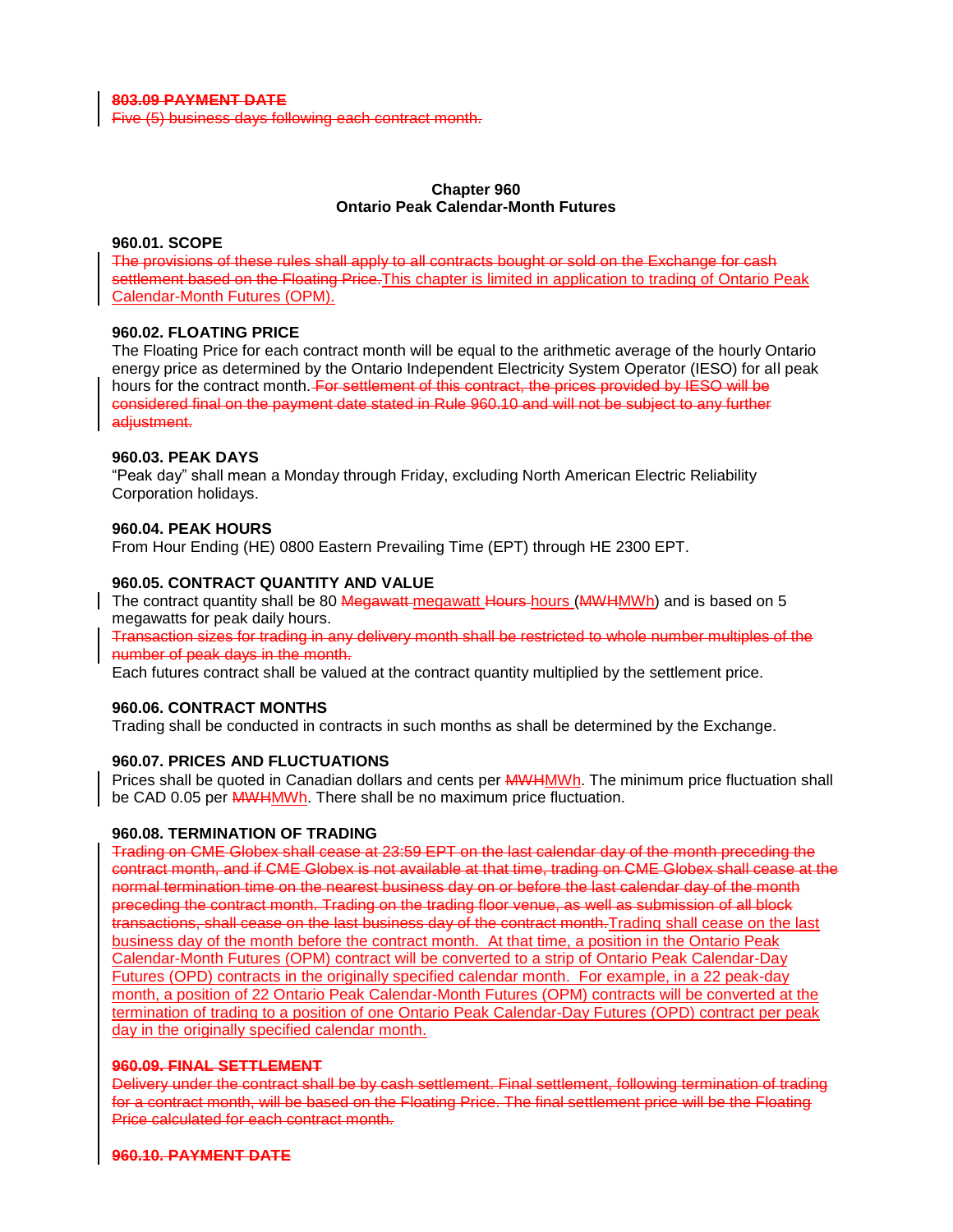Five (5) business days following each contract month.

### **960.11. EXCHANGE FOR RELATED POSITION**

Any exchange for related position (EFRP) transaction shall be governed by the provisions of Exchange Rule 538.

### **Chapter 961 Ontario Off-Peak Calendar-Month Futures**

### **961.01. SCOPE**

The provisions of these rules shall apply to all contracts bought or sold on the Exchange for cash settlement based on the Floating Price. This chapter is limited in application to trading of Ontario Off-Peak Calendar-Month Futures (OFM).

# **961.02. FLOATING PRICE**

The Floating Price will be determined for each contract month. The Floating Price for each contract month will be equal to the arithmetic average of the hourly Ontario energy prices provided by the Ontario Independent Electricity System Operator (IESO) for all off-peak hours in the contract month. For settlement of this contract, the prices provided by IESO will be considered final on the payment date stated in Rule 961.09 and will not be subject to any further adjustment.

# **961.03. OFF-PEAK DAYS AND HOURS**

Off-Peak shall mean Monday through Friday Hour Ending (HE) 0100-0700 and 2400 Eastern Prevailing Time (EPT) Saturday-Sunday HE 0100-2400 EPT including North American Electric Reliability Corporation Holidays.

# **961.04. CONTRACT QUANTITY AND VALUE**

The contract quantity shall be 5 Megawatts megawatt Hours hours (MWHMWh). Transaction sizes for trading in any delivery month shall be restricted to whole number multiples of the number of off-peak hours in the month.

Each futures contract shall be valued at the contract quantity multiplied by the settlement price.

# **961.05. CONTRACT MONTHS**

Trading shall be conducted in contracts in such months as shall be determined by the Exchange.

# **961.06. PRICES AND FLUCTUATIONS**

Prices shall be quoted in Canadian dollars and cents per **MWHMWh**. The minimum price fluctuation shall be CAD 0.05 per **MWHMWh**. There shall be no maximum price fluctuation.

# **961.07. TERMINATION OF TRADING**

Trading on CME Globex shall cease at 23:59 EPT on the last calendar day of the month preceding the contract month, and if CME Globex is not available at that time, trading on CME Globex shall cease at the normal termination time on the nearest business day on or before the last calendar day of the month preceding the contract month. Trading on the trading floor venue, as well as submission of all block transactions, shall cease on the last business day of the contract month. Trading shall cease on the last business day of the month before the contract month. At that time, a position in the Ontario Off-Peak Calendar-Month Futures (OFM) contract will be converted to a strip of Ontario Off-Peak Calendar-Day Futures (OFD) contracts in the originally specified calendar month. For example, in a 28-day month with 352 off-peak hours and no transition in or out of Daylight Savings Time, a position of 352 Ontario Off-Peak Calendar-Month Futures (OFM) contracts will be converted at the termination of trading to a position of eight (8) Ontario Off-Peak Calendar-Day Futures (OFD) contracts per weekday in the contract month and twenty-four (24) Ontario Off-Peak Calendar-Day Futures (OFD) contracts per weekend day (or holiday) in the originally specified calendar month.

### **961.08. FINAL SETTLEMENT**

Delivery under the contract shall be by cash settlement. Final settlement, following termination of trading for a contract month, will be based on the Floating Price. The final settlement price will be the Floating Price calculated for each contract month.